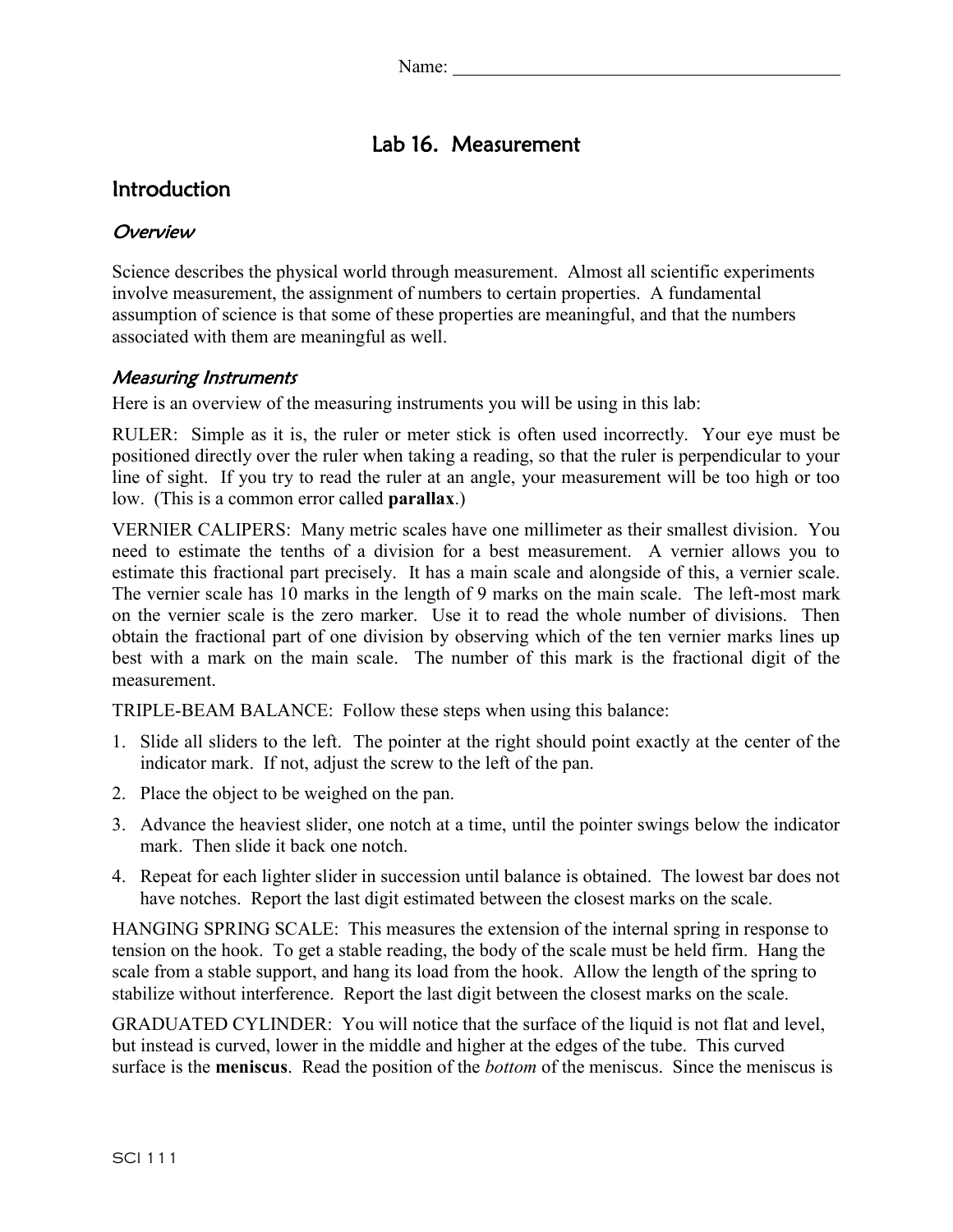at the center of the tube and not right next to the marked scale, you must position your eyes at the level with the meniscus.

#### Materials and supplies

**Mass**: Triple beam balance, spring force meters, disk weights, density cubes

**Length**: Ruler, meter stick, measuring tape, Vernier calipers, pencil, penny, lacrosse ball

**Volume**: 100-ml Volumetric flask, 100-ml graduated cylinder, 100-mL beaker, plastic wash bottle, pipet, sponge, stopwatch

**Mass**: aluminum track, tape, support block, rolling cylinder, stopwatch or phone with timer app

## Measuring

The activities in this lab do not need to be done in order, so if an apparatus that you have not used is free, step up and use it.

### **Mass**

Although this lab is essentially an individual lab, you may, to save time on the balance, perform there measurements as a group, as long as **every group member** performs **at least one** of the measurements with the triple beam balance.

Use the triple beam balance to find the masses of the disk weights.

| <b>Description</b> | <b>Mass</b> |
|--------------------|-------------|
|                    |             |
|                    |             |

Use the triple beam balance to find the masses of the density cubes.

| <b>Description</b> | <b>Mass</b> |
|--------------------|-------------|
|                    |             |
|                    |             |
|                    |             |
|                    |             |

Use the spring force meter to find the masses of the density cubes.

| <b>Description</b> | <b>Mass</b> |
|--------------------|-------------|
|                    |             |
|                    |             |
|                    |             |
|                    |             |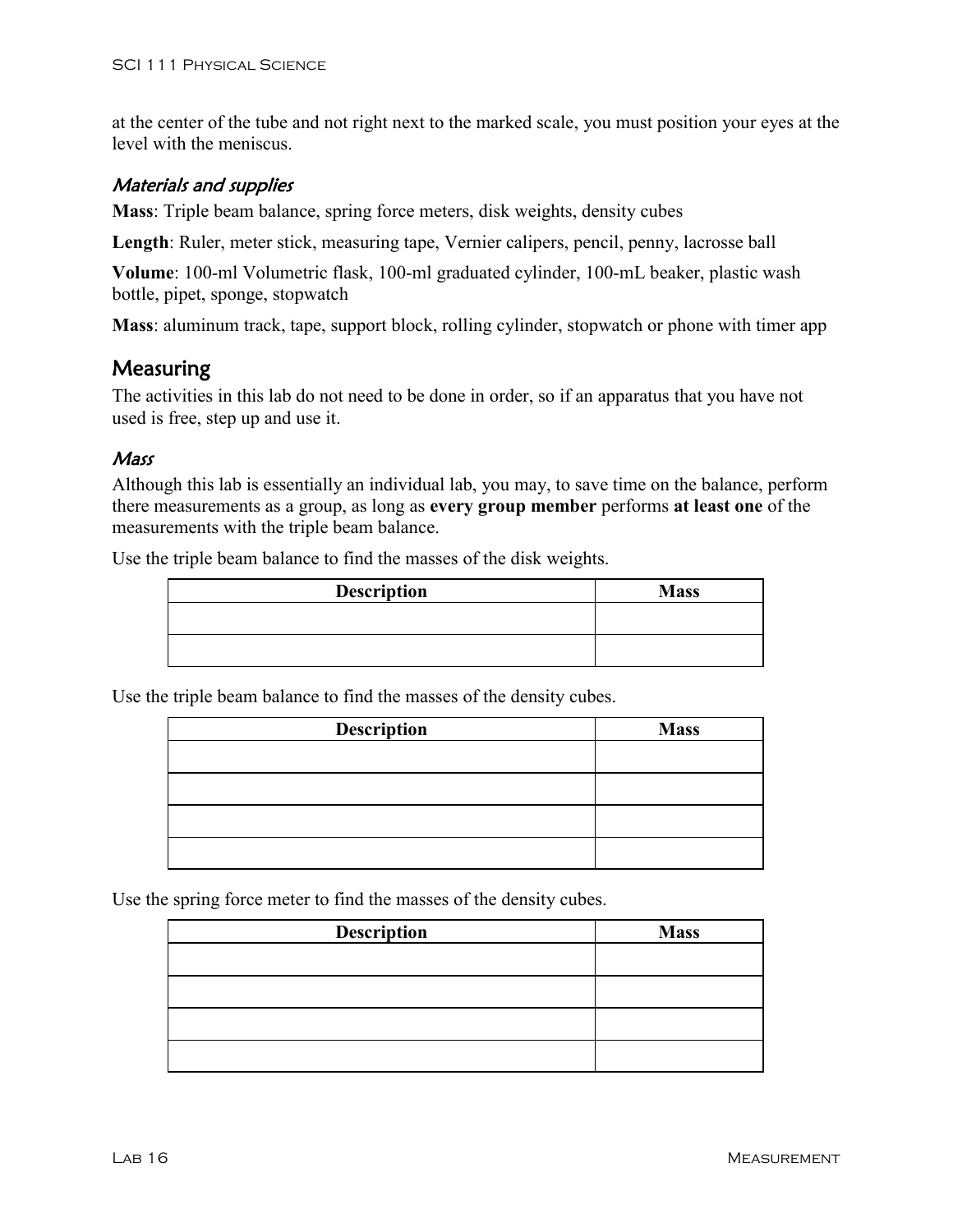stick, measuring tape, or Vernier calipers?

## Length

Look at the meter stick, the ruler, the measuring tape, and the calipers. Where does the scale begin (where is the zero mark or setting) for each one?

| Measuring tape                                                                                                                                                                                  |
|-------------------------------------------------------------------------------------------------------------------------------------------------------------------------------------------------|
|                                                                                                                                                                                                 |
| Measure the length of the pencil with the meter stick.                                                                                                                                          |
| Measure the length of the pencil with the ruler. ________________________________                                                                                                               |
| Measure the length of the pencil with the measuring tape. _______________________                                                                                                               |
| Measure the width of a pencil (smallest or largest width?) with the Vernier calipers.                                                                                                           |
| Measure a side of a density cube with the ruler. ________________________________                                                                                                               |
| Measure a side of a density cube with the calipers. _____________________________                                                                                                               |
| Examine the lacrosse ball. Imagine trying to measure the diameter of the lacrosse ball. What<br>difficulties would you encounter if you tried to find the ball's diameter with the ruler, meter |

Propose a device that would allow you to accurately find the radius of the lacrosse ball. How would it operate?